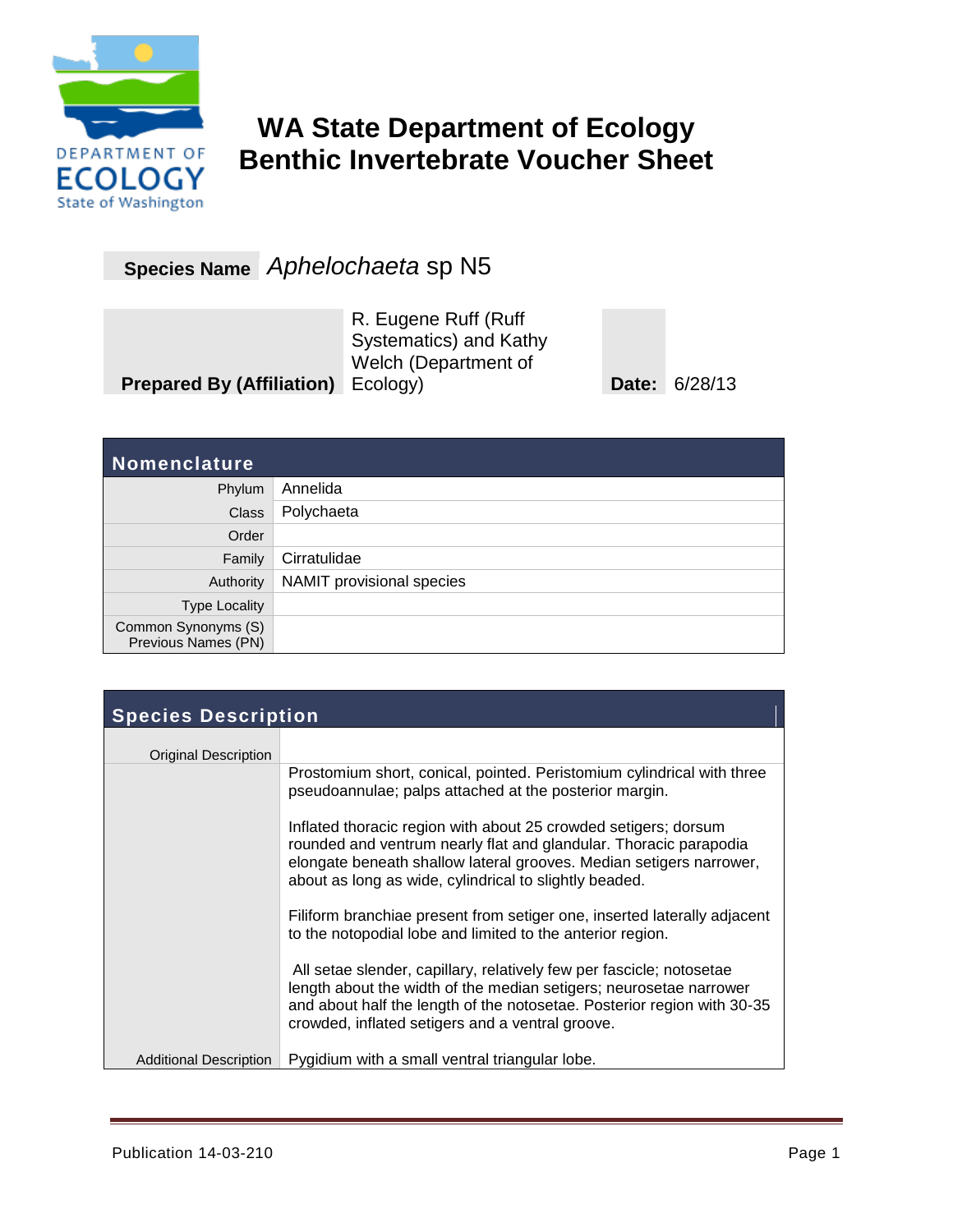| <b>Specimen(s) Examined</b>                      |     |     |      |      |  |
|--------------------------------------------------|-----|-----|------|------|--|
| Use Columns for Multiple Specimen Vial Number(s) |     |     |      |      |  |
| Specimen Vial Number                             | 137 | 197 | 1958 | 2215 |  |
| Project                                          |     |     |      |      |  |
| Station                                          |     |     |      |      |  |
| <b>Collection Date</b>                           |     |     |      |      |  |
| <b>Collection Depth</b>                          |     |     |      |      |  |
| Number of Specimens                              | 5   |     |      |      |  |

| <b>Species Habitat</b>        |                                        |            |           |         |         |
|-------------------------------|----------------------------------------|------------|-----------|---------|---------|
| <b>Habitat Type</b>           | Intertidal<br>Subtidal<br>$\mathbb{X}$ | Abyssal    |           |         |         |
|                               |                                        | Percent of | Abundance |         |         |
| Local                         | Sampling Region (n)                    | Occurrence | Minimum   | Maximum | Average |
| Geographic                    | San Juan Islands (30)                  |            |           |         |         |
| <b>Distribution</b>           | E. Strait of Juan de Fuca (30)         |            |           |         |         |
|                               | Admiralty Inlet (30)                   |            |           |         |         |
|                               | Strait of Georgia (131)                | 34.4       |           | 1573    | 408.9   |
|                               | Whidbey Basin (79)                     | 2.5        | 3         | 21      | 12      |
|                               | Central Sound (301)                    | 9.6        |           | 346     | 54.3    |
|                               | South Sound (72)                       |            |           |         |         |
|                               | Hood Canal (51)                        |            |           |         |         |
| Geographic                    |                                        |            |           |         |         |
| distribution                  |                                        |            |           |         |         |
| according to<br>literature    |                                        |            |           |         |         |
| Salinity (ppt)                | 16 to 32                               |            |           |         |         |
| Depth (m)                     | 4 to 69.2                              |            |           |         |         |
| <b>Percent Fines</b>          | 2.8 to 97                              |            |           |         |         |
| <b>Total Organic</b>          |                                        |            |           |         |         |
| Carbon (%)                    | 0.28 to 3.42                           |            |           |         |         |
|                               |                                        |            |           |         |         |
| Graphical<br><b>Summaries</b> |                                        |            |           |         |         |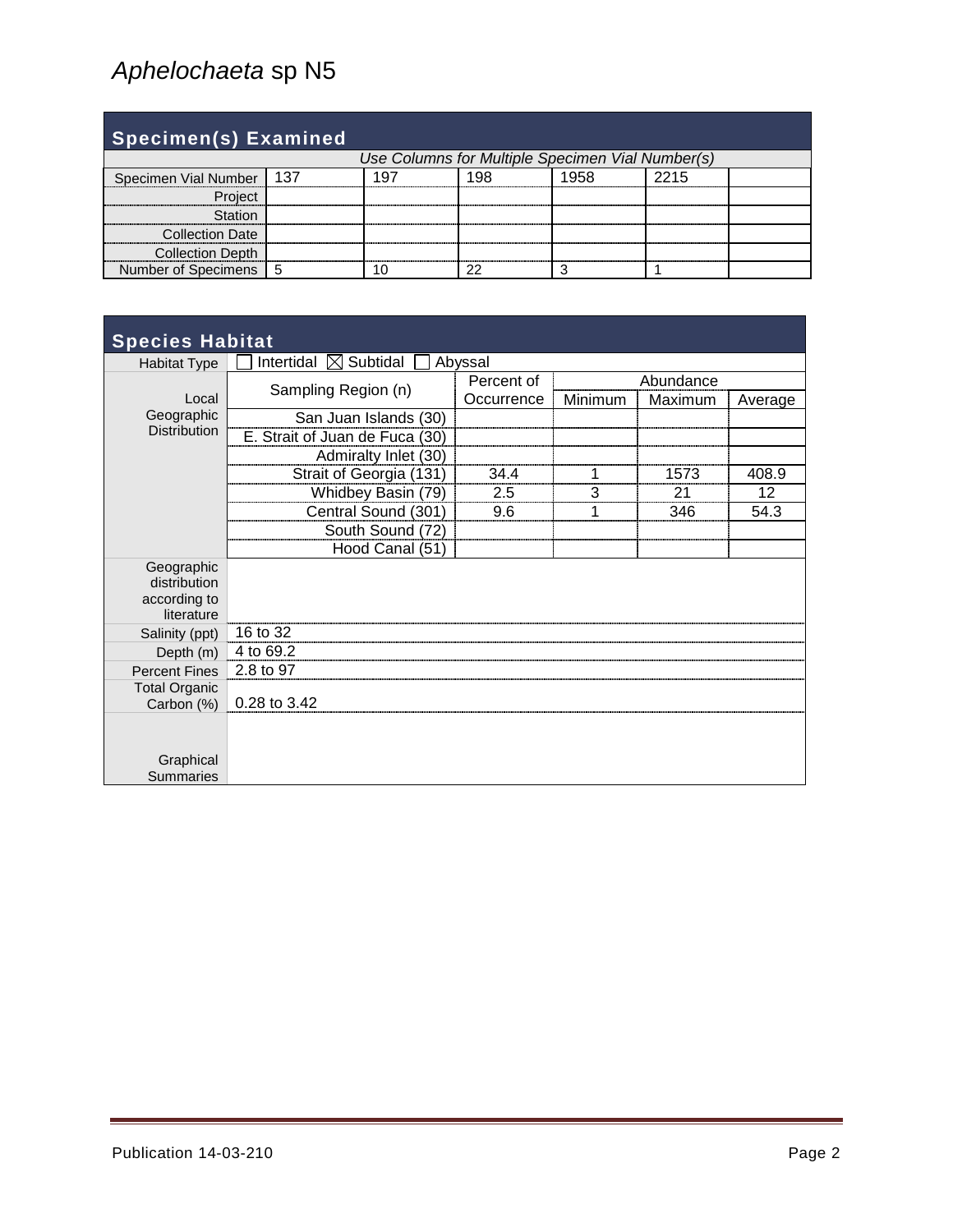| Specimen Diagnostic Characteristics                                                |                                         |                                          |
|------------------------------------------------------------------------------------|-----------------------------------------|------------------------------------------|
| Diagnostic Characteristics                                                         | Photo, Illustrations                    | Photo,<br>Illustration<br>Credit         |
| Anterior region inflated with about 25<br>crowded setigers.                        | $1$ mm<br>AN198 Aphelochaeta N5 - 1.jpc |                                          |
| Filiform branchiae beginning on setiger<br>one and limited to the thoracic region. | $1$ mm<br>AN198 Aphelochaeta N5 - 2.jp  | Marine<br>Sediment<br>Monitoring<br>Team |
| Ventral groove limited to the posterior<br>ventrum.                                | $1$ mm<br>AN198 Aphelochaeta N5 - 3.jpg |                                          |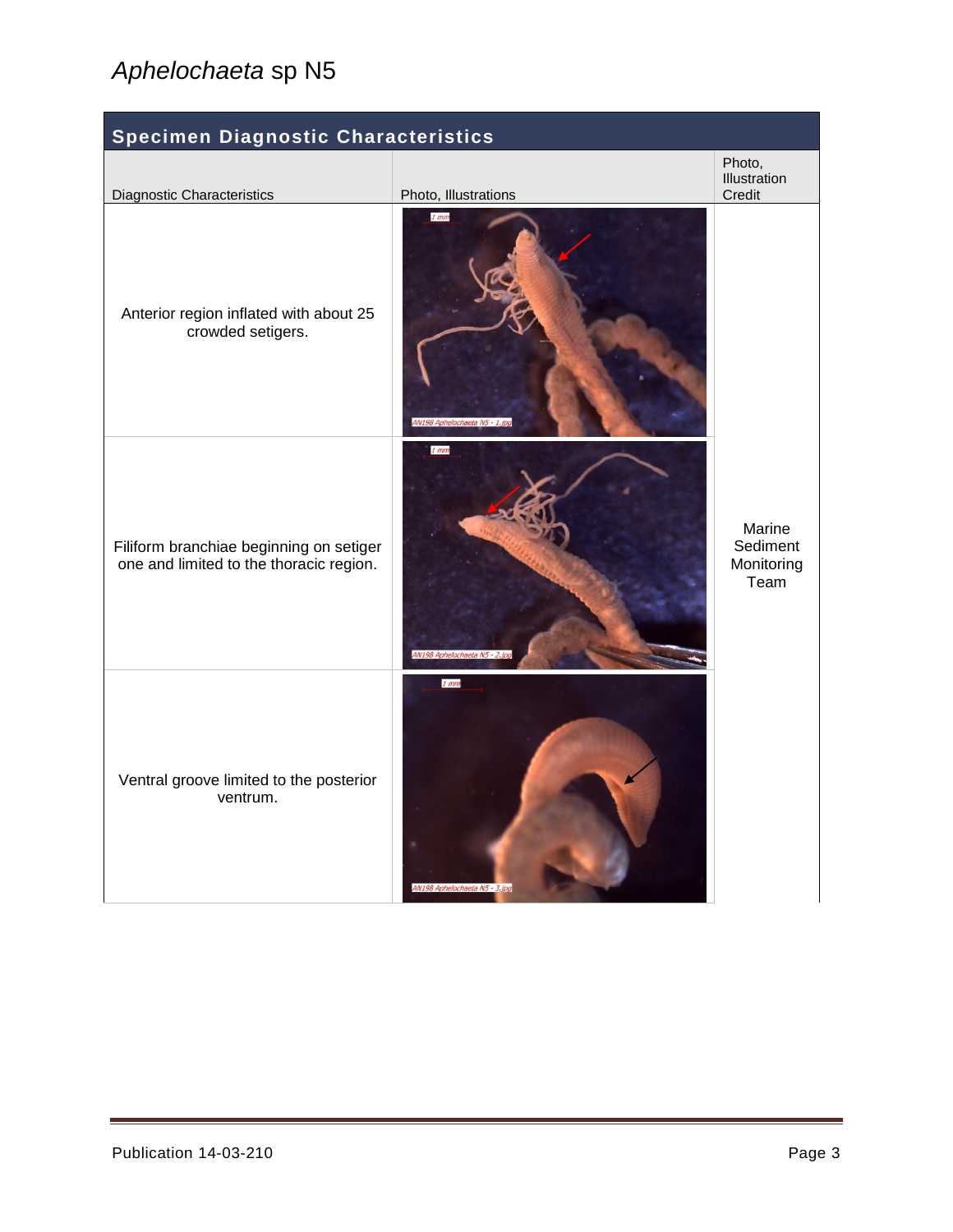Methyl green stain retained on the anterior ventrum, as intersegmental dots on ventrum of thorax, and at bases of neuropodia.



#### **Related Species and Characteristic Differences**

| <b>Species Name</b> | Diagnostic Characteristics                                                     |
|---------------------|--------------------------------------------------------------------------------|
|                     | Body smaller, with fewer setigers in the anterior and posterior                |
| Aphelochaeta        | inflated regions; median setigers distinctly moniliform; tip of the prostomium |
| monilaris           | retains methyl green stain                                                     |
|                     | First branchial pair occurring on the peristomium; median region               |
|                     | staining with lateral and ventral spots; posterior thorax and ventral region   |
| Aphelochaeta sp N6  | with transverse staining bands                                                 |

#### **Comments/ Discussion**

This species appears very similar to *Aphelochaeta monilaris* (Hartman, 1960), but it differs in being larger and more robust, having more setigers in the inflated anterior and posterior regions, and lacking the distinctive moniliform shape in the median setigers.

When treated with methyl green, only the anterior ventrum retains stain. Unlike *A. monilaris*, the tip of the prostomium does not turn green. Dr. James Blake in Woods Hole has examined some specimens and concurs that these represent an undescribed species.

#### **Literature**

Blake, J.A. 1996. Chapter 8, Family Cirratulidae Ryckholdt, 1851. Pages 263-384. IN: Blake, J.A.; B. Hilbig; and P.H. Valentich-Scott (editors). Taxonomic Atlas of the Benthic Fauna of the Santa Maria Basin and Western Santa Barbara Channel. Volume 6 - The Annelida Part 3. Polychaeta: Orbiniidae to Cossuridae. Santa Barbara Museum of Natural History. Santa Barbara, California. ISBN 0-93649-11-5. [p.330]

Doner, S.A. and J.A. Blake. 2009. Two new species of *Aphelochaeta* (Polychaeta: Cirratulidae) from deep water off northern California. Zoosymposia 2: 127-137. [p. 135]